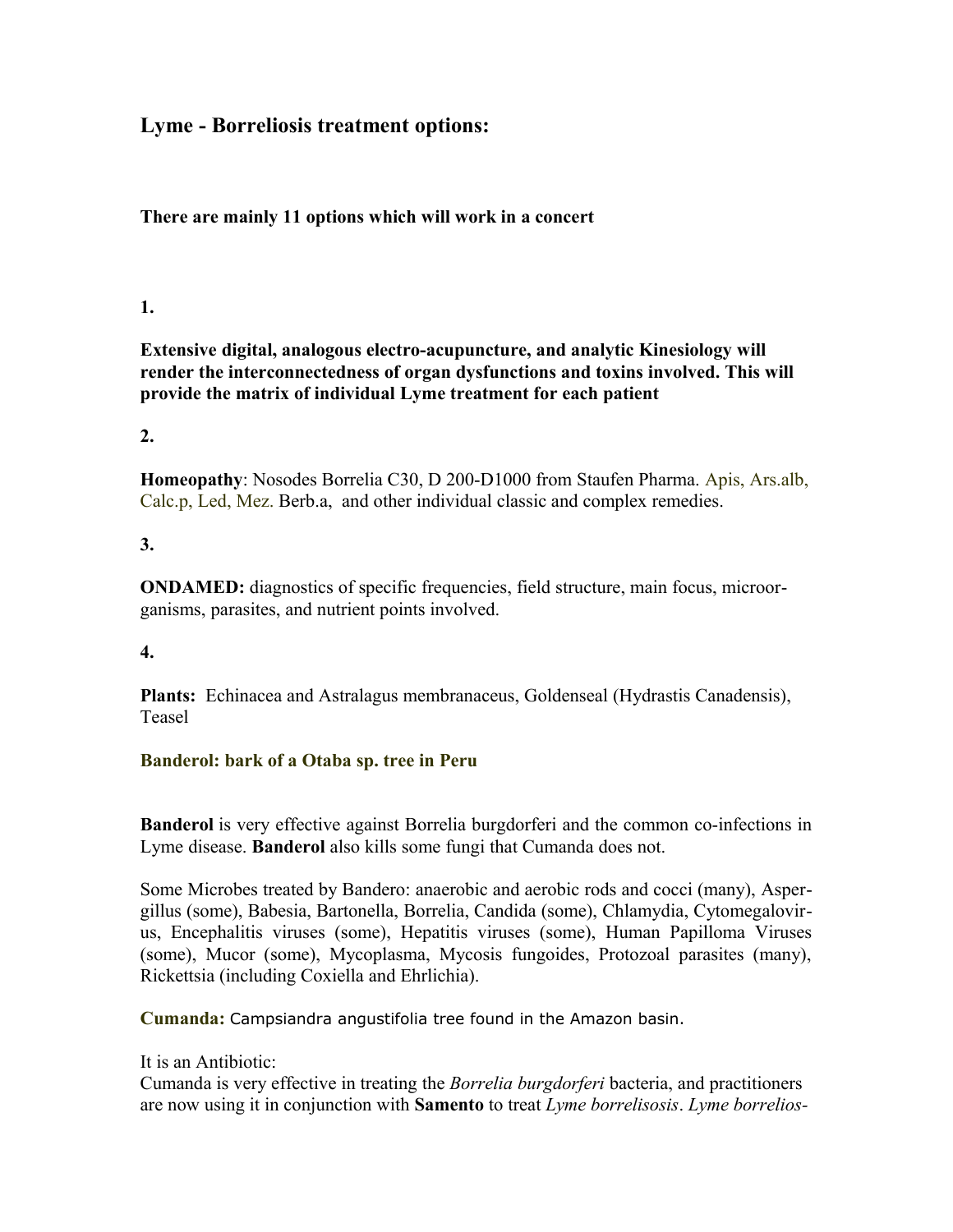*is* has been linked to hundreds of medical conditions; many researchers and physicians believe that *Lyme borreliosis* may be a factor in most chronic conditions.

#### an Antifungal:

One of the most impressive benefits of Cumanda is its antifungal action. Physicians report that it is effective in treating many difficult to treat fungi including *Mycosis fungoides*, *Candida krusei*, *Candida albicans* and *Aspergillus niger*, to name a few.

#### an Anti-inflammatory:

In May 2005, pharmacological studies were conducted in laboratory rodents at the University of Guayaquil in Ecuador. In an anti-inflammatory effect study the **Nutramedix Cumanda** inhibited inflammation by 97%. It was compared with Pfizer's best selling and very toxic anti-inflammatory drug, Feldene (PIROXICAM), which inhibited inflammation by 98%.

### **5.**

**Core Protocol** - Lyme Borreliosis

#### **Siberian Ginseng** - 2x ½ Teeloeffel / Tag

Initiates immune response to spirochete infection, antistressor, antidepressant , mental clarity stimulant.

**Resveratrol** ( Polygonum Cuspidatum root extract 20:1 ( 20% Resveratrol ) 100mg 3x2 / Tag

It is a phytoalexin. (antiviral, antispirochetal, central nervous system relaxant, cardio protector. **Phytoalexins** are **[antimicrobial](http://en.wikipedia.org/wiki/Antimicrobial)** and often **[antioxidative](http://en.wikipedia.org/wiki/Antioxidative)** substances synthesized *de novo* by **[plants](http://en.wikipedia.org/wiki/Plant)** that accumulate rapidly at areas of pathogen infection.

**Vincamine** 10mg - 2 x 1/Tag

Supports Brain and Memory Functions. **Vincamine** is a peripheral vasodilator that increases blood flow to the brain (sold under the trademark **Oxybral SR**). Vincamine is an indole alkaloid (specifically a tryptamine) found in the leaves of Vina minor. It is also found in the species Catharanthus roseus. It can be synthesized from related alkaloids.

Vincamine is often used as a nootropic agent to combat the effects of aging, or in conjunction with other nootropics (such as pitacetam) for a variety of purposes.

**Cat's Claw** ( 450mg ) 3 x 1 / Tag

is a woody vine found in the tropical jungles of South and Central America. *Uncaria. tomentosa* is used in nootropic drugs and against HIV infection. Immune-strengthening effects. Some ingredients appear to act as anti-inflammatory, antioxidant and anticancer agents. As a herbal treatment, Cat's Claw is used to treat intestinal ailments such as